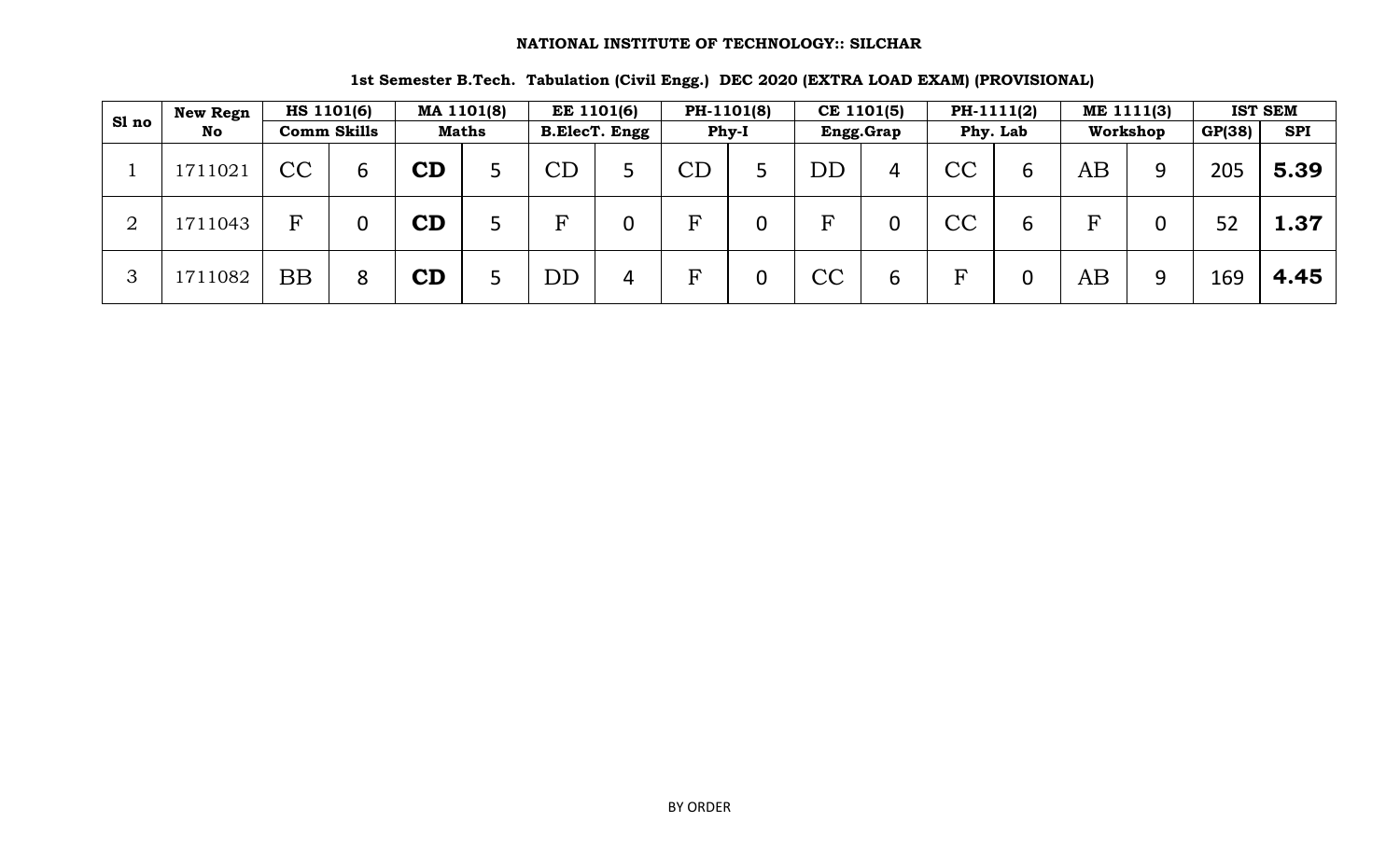| SI no |             |                          | HS 1101(6)  |                        | MA 1101(8)   |                         | EE 1101(6) | PH/CH 1101(8) |             |          | CE 1101(5) |              | CH/PH-1111(2)     |          | ME 1111(3) |        | <b>IST SEM</b> |
|-------|-------------|--------------------------|-------------|------------------------|--------------|-------------------------|------------|---------------|-------------|----------|------------|--------------|-------------------|----------|------------|--------|----------------|
|       | New Regn No |                          | Comm Skills |                        | <b>Maths</b> | <b>B.Elec. Scince-1</b> |            |               | Phys/Chem-I |          | Engg.Grap  |              | <b>CH/PHY-LAB</b> |          | Workshop   | GP(38) | <b>SPI</b>     |
|       | 1712023     | DD                       |             | $\cap$ $\cap$<br>◡╜    |              | $\mathbf C\mathbf D$    |            | ᠇             |             | BB       |            | $\cap$<br>しし |                   | $\rm AB$ | Ω          | ר ו    | <b>t.55</b>    |
|       | 12090       | $\cap$<br>〜〜             |             | $\mathbf{D}\mathbf{D}$ |              | $\mathbf C\mathbf D$    |            |               |             | BC       | −          | BC           |                   | $\rm AB$ | Ω          | 71     | 4.58           |
|       | 712115      | $\overline{\mathrm{BB}}$ |             | $\overline{\rm DD}$    |              | ${\rm DD}$              |            | <b>CC</b>     |             | $\rm AB$ |            | BC           |                   | AB       |            | 238    | 6.26           |

## **1st Semester B.Tech . Tabulation (Mech. Engg.) DEC 2020 (EXTRA LOAD EXAM) (PROVISIONAL)**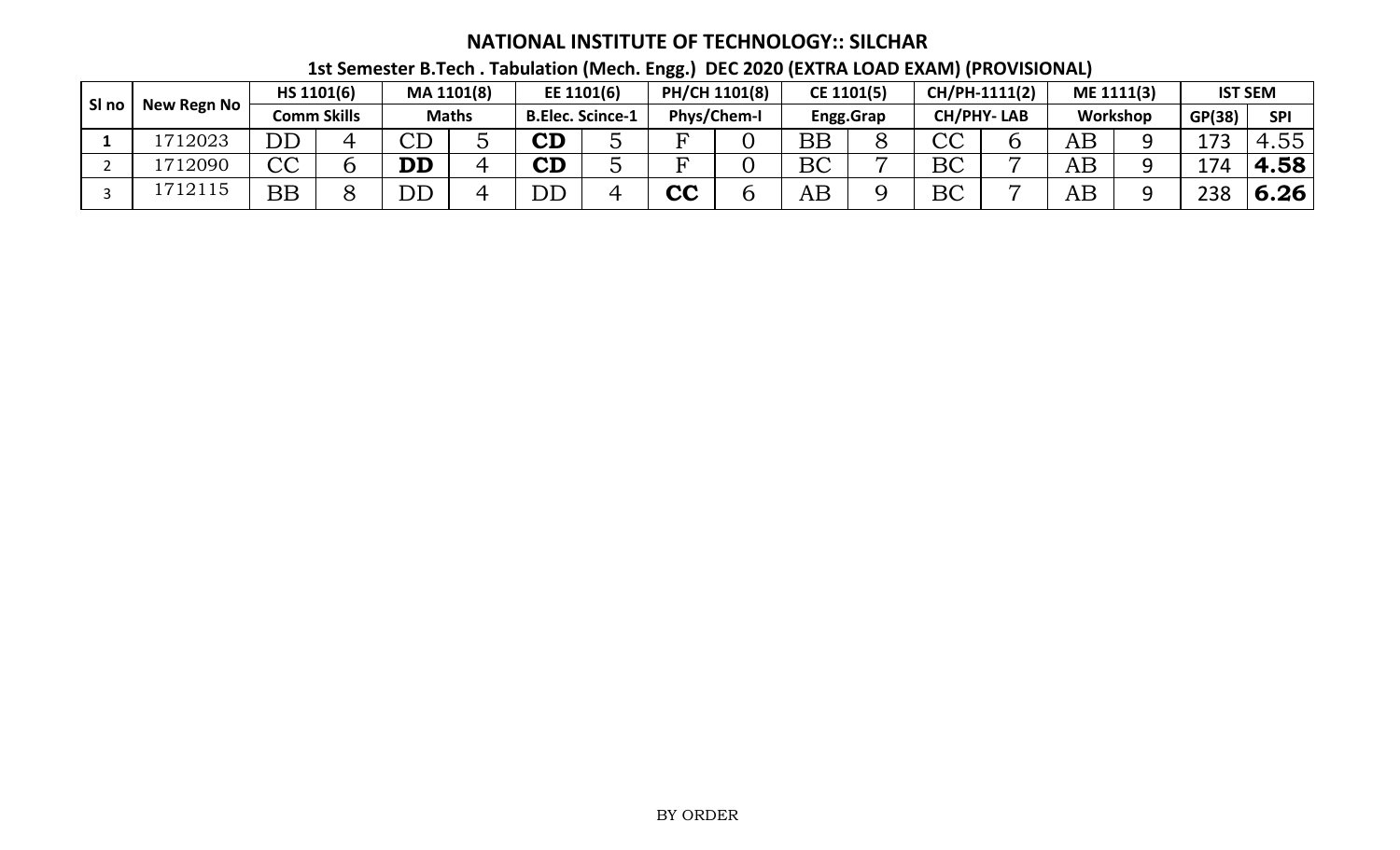| $ \text{SI}$ no New Regn No | <b>HS</b> | 1101(6)     | MA           | 1101(8) | EE             | 1101(6) | PH/CH 1101(8) |          | CE 1101(5) | $ CH/PH-1111(2) $ |             | ME 1111(3) | <b>IST SEM</b> |            |
|-----------------------------|-----------|-------------|--------------|---------|----------------|---------|---------------|----------|------------|-------------------|-------------|------------|----------------|------------|
|                             |           | Comm Skills | <b>Maths</b> |         | B.Elec. Engg-1 |         |               | Phy/Chem | Engg.Grap  | Chem              | /Phy<br>Lab | Workshop   | GP(38)         | <b>SPI</b> |
| 13093                       | DA<br>DU  |             |              |         |                |         | ◡⊥            |          |            | ٩F                |             | ٩E         | 184            | 84<br>◢    |

**NATIONAL INSTITUTE OF TECHNOLOGY:: SILCHAR 1st Semester B.Tech . Extra load Tabulation (Electrical Engg.) DEC 2020 (PROVISIONAL)**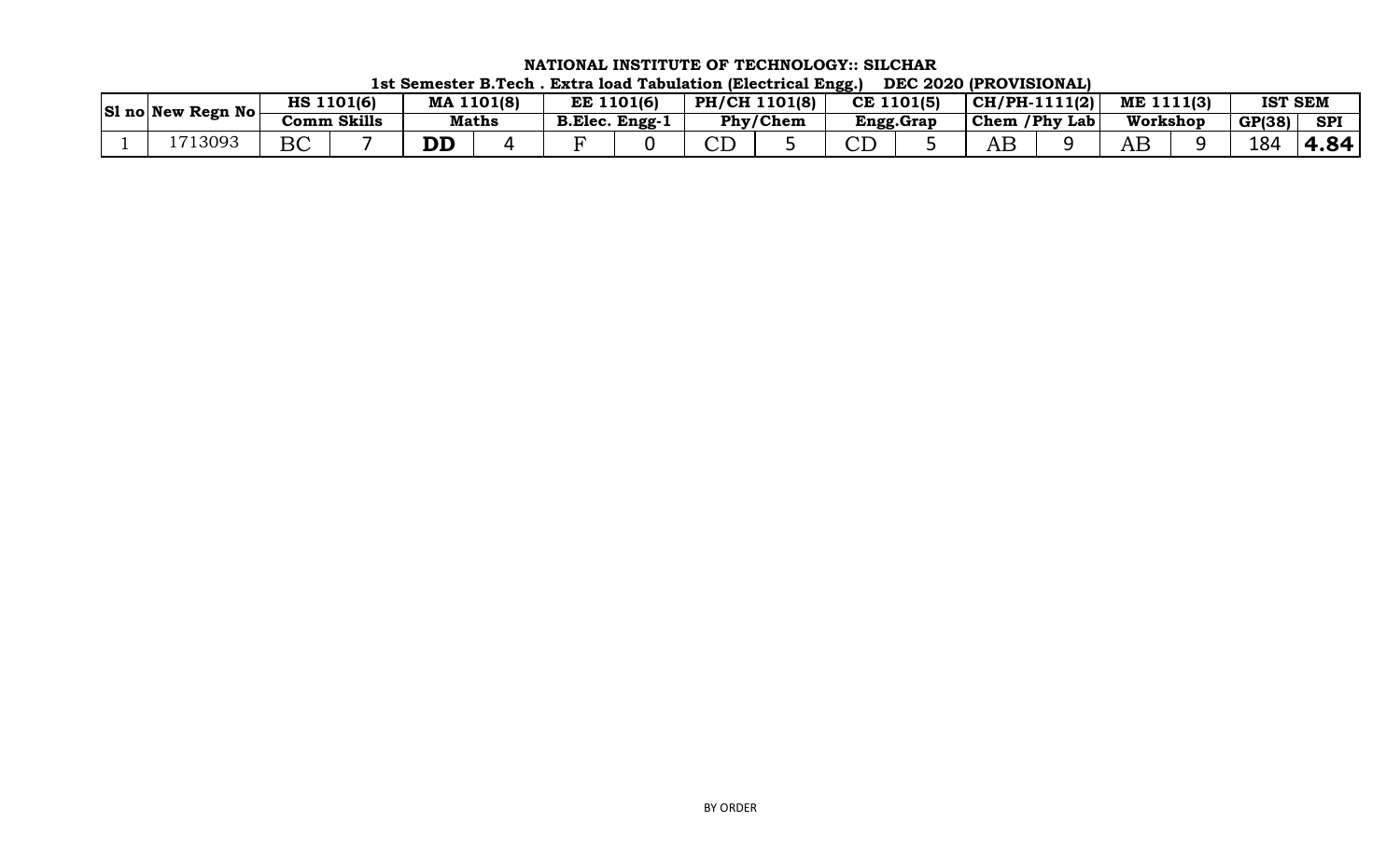|        |          | __________ |             |            |              |                    |                      |                    | oo. |            |           |           | -----           | .                  |          |                           |                |
|--------|----------|------------|-------------|------------|--------------|--------------------|----------------------|--------------------|-----|------------|-----------|-----------|-----------------|--------------------|----------|---------------------------|----------------|
|        |          | HS 1101(6) |             | MA 1101(8) |              | EE 1101(6)         |                      | CH 1101(8)         |     | CE 1101(5) |           | CH1111(2) |                 | ME 1111(3)         |          |                           | <b>IST SEM</b> |
| งิโ ทo | Regn No. |            | Comm Skills |            | <b>Maths</b> |                    | <b>B.Elect. Engg</b> | Chem-              |     |            | Engg.Grap |           | <b>Chem Lab</b> |                    | Workshop | GP(38)                    | <b>SPI</b>     |
|        | 714095   | BC         |             | n n<br>ບມ  |              | $\mathbf{C}$<br>◡╜ |                      | $\mathbf{A}$<br>◡▃ |     | BC         |           | BC        |                 | $\mathbf{D}$<br>DD |          | $\sim$ $\sim$ $\sim$<br>◢ | -              |

 **1st Semester B.Tech. Tabulation (Electronics & Communication Engg.) DEC 2020 (EXTRA LOAD EXAM) (PROVISIONAL)**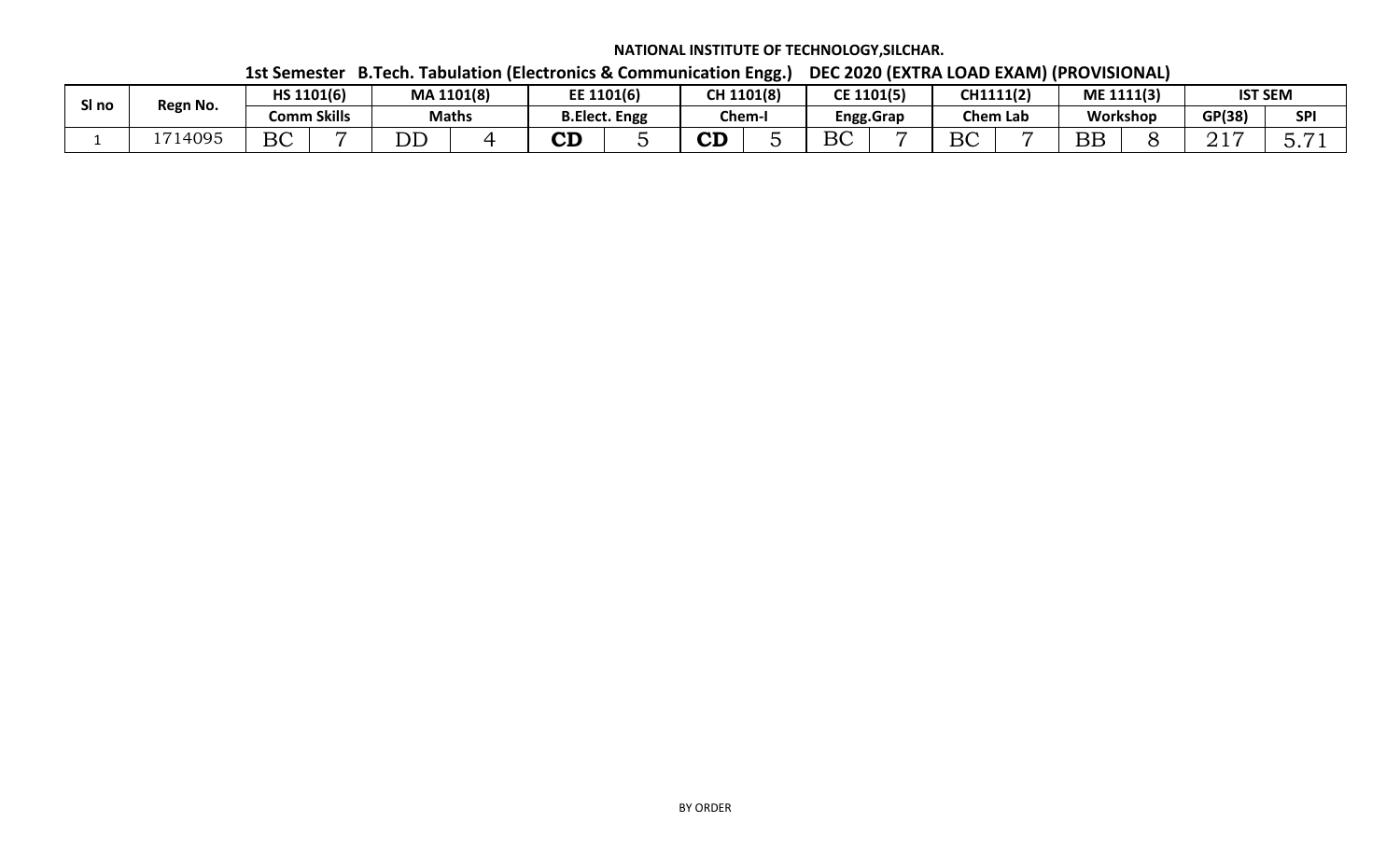|       |                    |            |             |           |              |                      |            | $-$ |                       |                 |            |        |                                   |
|-------|--------------------|------------|-------------|-----------|--------------|----------------------|------------|-----|-----------------------|-----------------|------------|--------|-----------------------------------|
| SI no | <b>New Regn No</b> | HS 1101(6) |             |           | MA 1101(8)   | EE 1101(6)           | CH 1101(8) |     | CE 1101(5)            | <b>CH1111(2</b> | ME 1111(3) |        | <b>IST SEM</b>                    |
|       |                    |            | Comm Skills |           | <b>Maths</b> | <b>B.Elec. Engg</b>  | Chem-I     |     | <b>Engg.Graphics</b>  | Chem. Lab.      | Workshop   | GP(38) | SPI                               |
|       | 1715004            | BC         |             | <b>CD</b> |              | $\overline{\rm{DL}}$ | DĽ         |     | $\cap$ $\Gamma$<br>ىى | $\mathbf{L}$    | DC<br>DU   | 204    | $\mathbf{H}$<br>$\cup$ . $\cup$ . |

### **1st Semester B.Tech . Tabulation (Computer Science & Engg.) DEC 2020 (EXTRA LOAD EXAM) (PROVISIONAL)**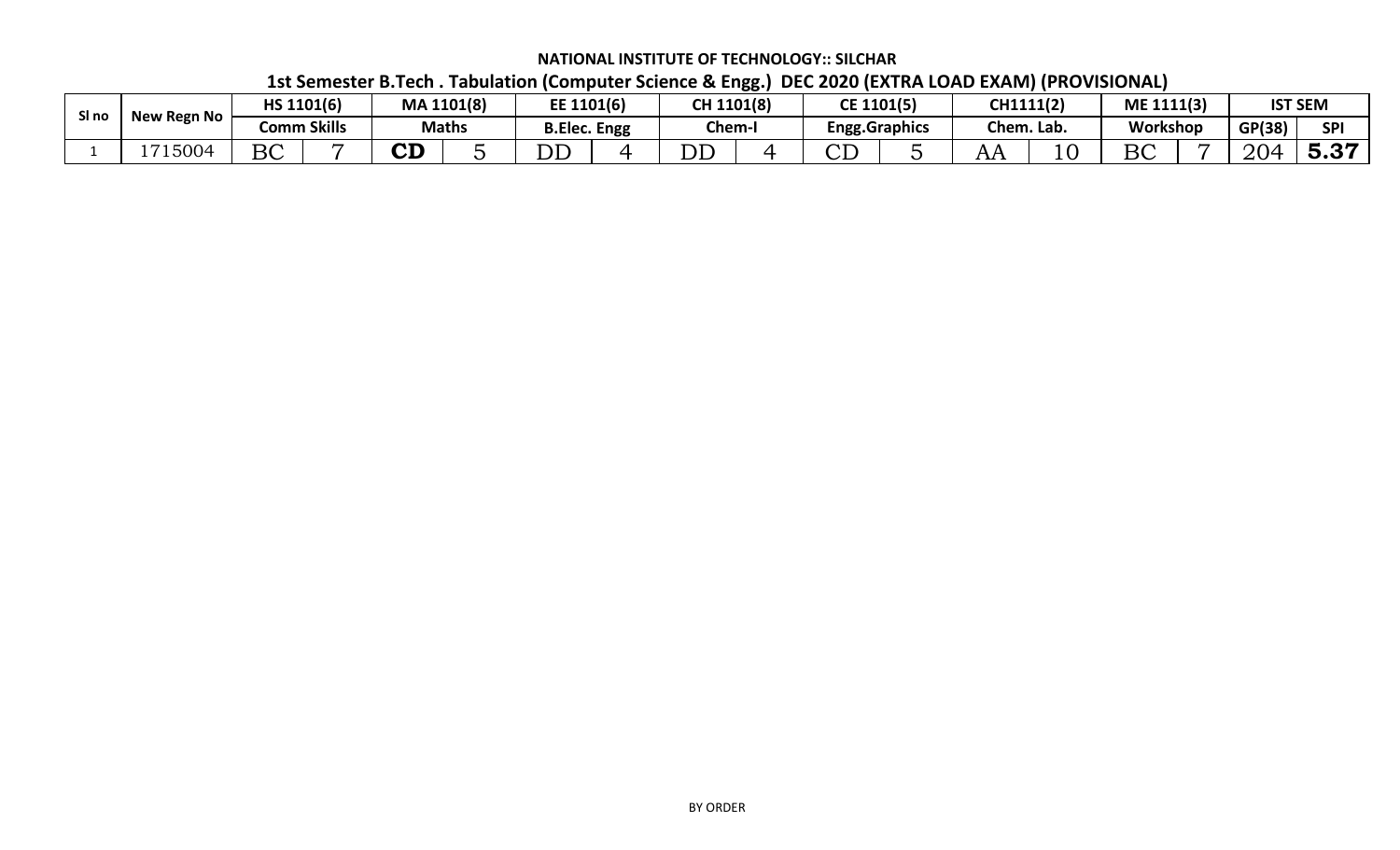| SI no | ' Regn No  |                | HS 1101(6)         | MA 1101(8)               |              | EE 1101(6)          | CH-               | 1101(8)       | CE 1101(5)    |                  | CH-1111(2)   |            |    | ME 1111(3) |              | <b>IST SEM</b> |
|-------|------------|----------------|--------------------|--------------------------|--------------|---------------------|-------------------|---------------|---------------|------------------|--------------|------------|----|------------|--------------|----------------|
|       | <b>New</b> |                | <b>Comm Skills</b> |                          | <b>Maths</b> | <b>B.Elec. Engg</b> |                   | <b>CHEM-I</b> |               | <b>Engg.Grap</b> | <b>CHEM-</b> | <b>LAB</b> |    | Workshop   | GP(38)       | <b>SPI</b>     |
|       | 1716029    | $\cap$ T<br>レエ |                    | $\overline{\mathrm{DD}}$ |              | rη                  | ${\bf C} {\bf D}$ | -             | $D\cap$<br>DU |                  | DD<br>பப     |            | AΒ |            | 216<br>_ _ v | 5.68           |

 **1st Semester B.Tech.Tabulation (Electronics & Instrumentation Engg.) DEC 2020 (EXTRA LOAD EXAM) (PROVISIONAL)**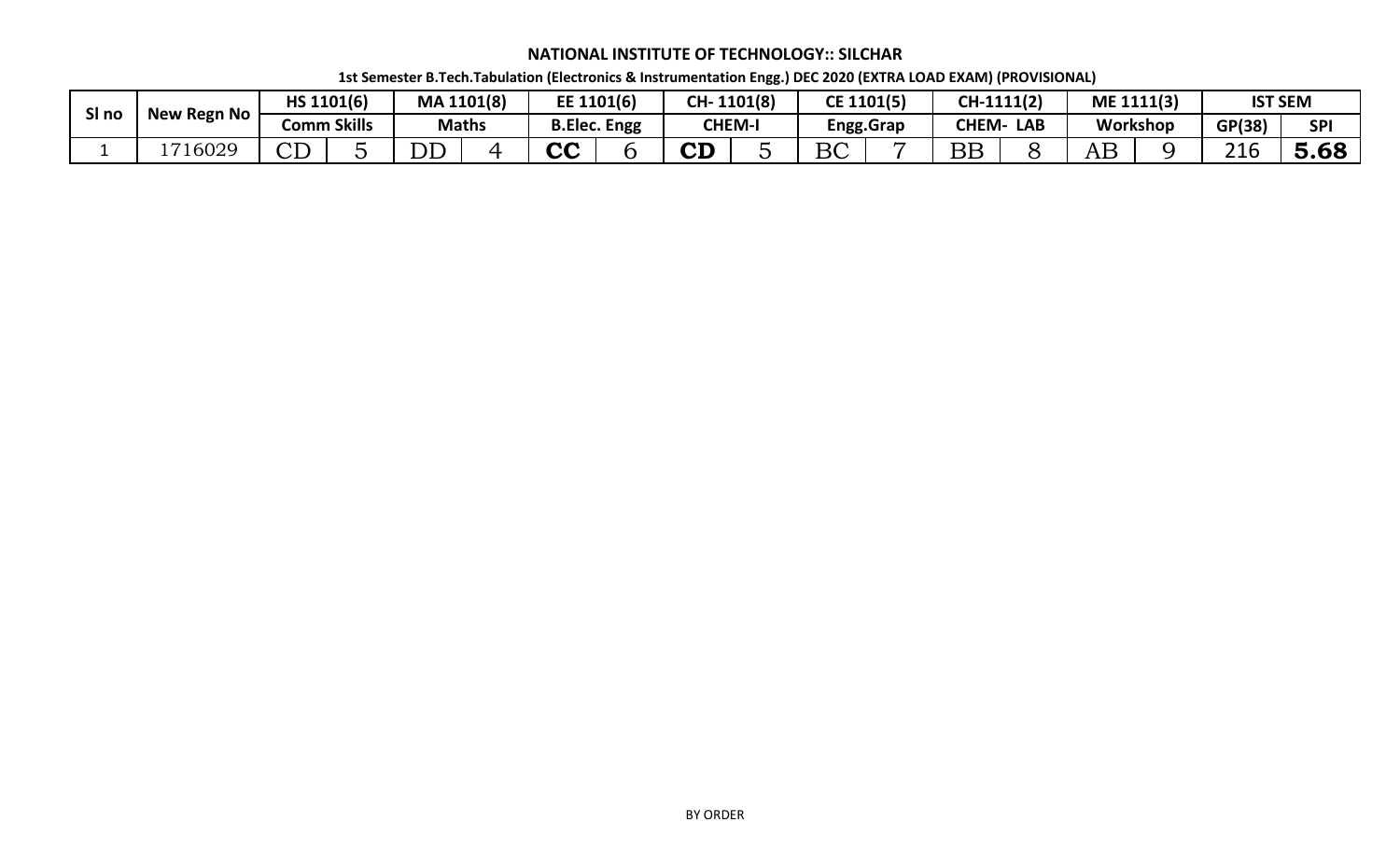## **National Institute Of Technology Silchar**

## **3RD SEM B.TECH CE END SEM EXTRA LOAD TABULATION SHEET , DEC 2020 PROVISIONAL**

| Sl No.         |         |             | MA 1201 (8)    |           | CE-1201 (8)    |    | CE-1202 (8)    |             | CE-1203 (8)    |           | CE-1204 (6)    |    | CE-1211 (2)     |                | <b>3RD SEM</b> |
|----------------|---------|-------------|----------------|-----------|----------------|----|----------------|-------------|----------------|-----------|----------------|----|-----------------|----------------|----------------|
|                | Reg No. |             | <b>MA-III</b>  |           | <b>BMC</b>     |    | <b>SURV</b>    |             | <b>SOM</b>     |           | EG             |    | <b>SURV-LAB</b> | GP (40)        | <b>SPI</b>     |
|                | 1711018 | $\rm F$     | $\overline{0}$ | ${\bf F}$ | $\overline{0}$ | F  | $\overline{0}$ | $\mathbf F$ | $\overline{0}$ | R         | $\overline{0}$ | F  |                 | $\overline{0}$ | 0.00           |
| $\overline{2}$ | 1711022 | CD          | 5              | ${\bf F}$ | $\overline{0}$ | F  | $\overline{0}$ | <b>BB</b>   | 8              | <b>DD</b> | $\overline{4}$ | BC | $\overline{ }$  | 142            | 3.55           |
| 3              | 1711045 | CD          | 5              | DD        | 4              | CC | 6              | DD          | $\overline{4}$ | DD        | $\overline{4}$ | BC | $\overline{ }$  | 190            | 4.75           |
| 4              | 1711082 | $\mathbf F$ | $\Omega$       | ${\bf F}$ | $\overline{0}$ | F  | $\overline{0}$ | $\mathbf F$ | $\overline{0}$ | cc        | 6              | CD | 5               | 46             | 1.15           |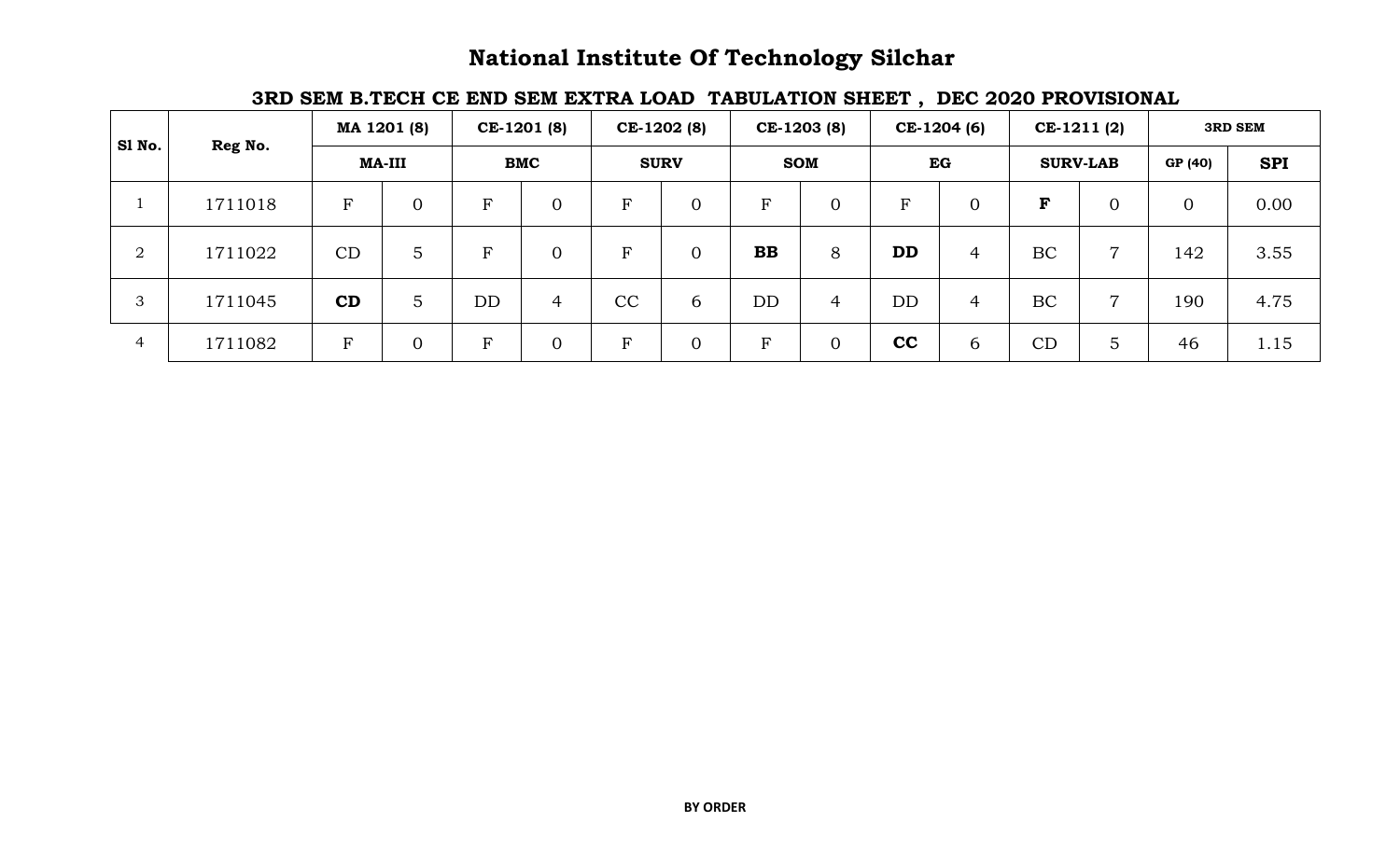## **National Institute Of Technology Silchar 3RD SEM B.TECH ME END SEM EXTRA LOAD TABULATION SHEET , DEC 2020 PROVISIONAL**

| SI No.       |         |             | MA-1201 (8)    |             | ME-1201 (8)      |           | ME-1202 (8)    |             | ME-1203 (6)    |              | ME-1204 (6)    |                | ME-1205 (4)    |                | <b>3RD SEM</b> |
|--------------|---------|-------------|----------------|-------------|------------------|-----------|----------------|-------------|----------------|--------------|----------------|----------------|----------------|----------------|----------------|
|              | Reg No. |             | <b>MA-III</b>  |             | <b>THERMOD-I</b> |           | <b>TMM</b>     |             | $MP-I$         |              | <b>MS</b>      |                | MD             | GP (40)        | <b>SPI</b>     |
| 1            | 1712022 | cc          | 6              | DD          | 4                | CC        | 6              | BC          | 7              | CD           | 5              | CC             | 6              | 224            | 5.60           |
| $\mathbf{2}$ | 1712023 | cc          | 6              | F           | $\overline{0}$   | CD        | 5              | CD          | 5              | $\mathbf F$  | $\Omega$       | CD             | 5              | 138            | 3.45           |
| 3            | 1712024 | $\mathbf F$ | $\overline{0}$ | F           | $\overline{0}$   | F         | $\overline{0}$ | $\mathbf F$ | $\overline{0}$ | F            | $\overline{0}$ | $\overline{F}$ | $\overline{0}$ | $\overline{0}$ | 0.00           |
| 4            | 1712077 | CD          | $\overline{5}$ | <b>BC</b>   | $\overline{ }$   | <b>BC</b> | $\overline{7}$ | CD          | 5              | CD           | 5              | BC             | 7              | 240            | 6.00           |
| 5            | 1712110 | <b>DD</b>   | $\overline{4}$ | CD          | 5                | DD        | $\overline{4}$ | ${\bf F}$   | $\overline{0}$ | $\mathbf{F}$ | $\overline{0}$ | F              | $\overline{0}$ | 104            | 2.60           |
| 6            | 1712115 | CD          | 5              | $\mathbf F$ | $\overline{0}$   | <b>DD</b> | $\overline{4}$ | CC          | 6              | <b>BB</b>    | 8              | <b>BB</b>      | 8              | 188            | 4.70           |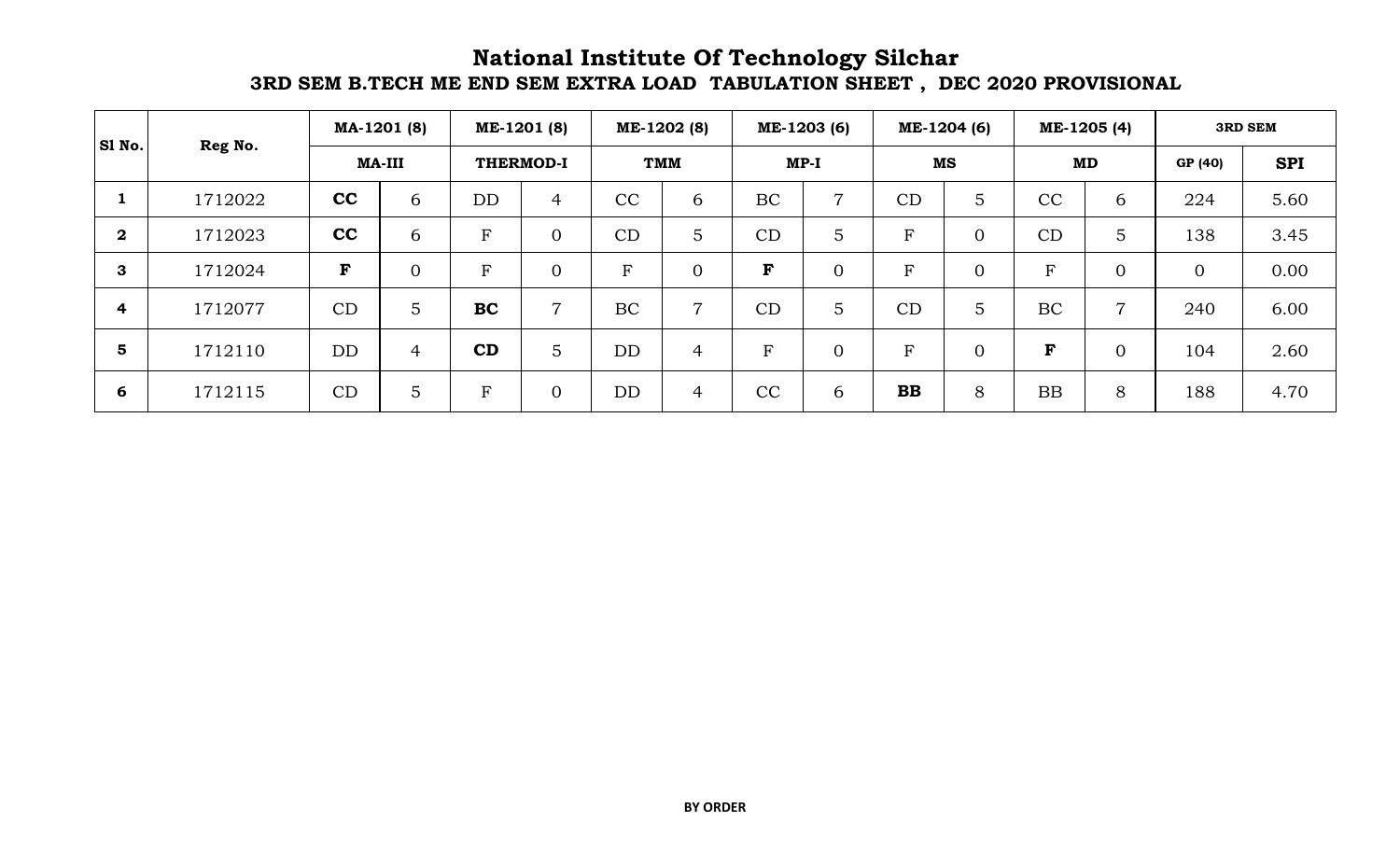## **3RD SEM B.TECH EE END SEM EXTRA LOAD TABULATION SHEET , DEC 2020 PROVISIONAL National Institute Of Technology Silchar**

| SI No.                     | Reg No. |    | MA-1201 (8)   |                        | <b>EE-1201 (8)</b> |           | EE-1202 (6) |           | EE-1203 (8) |           | EE-1204 (6) | EE-1211 (2) |                |              | EE-1212 (2)   |         | <b>3RD SEM</b> |
|----------------------------|---------|----|---------------|------------------------|--------------------|-----------|-------------|-----------|-------------|-----------|-------------|-------------|----------------|--------------|---------------|---------|----------------|
|                            |         |    | <b>MA-III</b> |                        | C & N              |           | <b>EMFT</b> |           | AE          |           | <b>EMMI</b> | <b>MLAB</b> |                |              | <b>NT LAB</b> | GP (40) | <b>SPI</b>     |
|                            | 1713020 | F  |               | $\overline{\text{cc}}$ | 6                  | <b>BB</b> | 8           | cc        | 6           | <b>DD</b> | 4           | BC          | $\mathbf{r}$   | <b>BB</b>    | 8             | 198     | 4.95           |
| $\Omega$<br>$\overline{a}$ | 1713027 | DD | 4             | СD                     |                    | DD        | 4           | cc        | 6           | CC        | 6           | <b>BB</b>   | 8              | AA           | 10            | 216     | 5.40           |
| 3                          | 1713074 | CD | 5             | AA                     | 10                 | DD        | 4           | DD        | 4           | <b>DD</b> | 4           | DD          | $\overline{4}$ | $\mathbf{F}$ |               | 208     | 5.20           |
| 4                          | 1713116 | F  |               | DD                     | 4                  | DD        | 4           | <b>BC</b> |             | AB        | $\mathbf Q$ | <b>BB</b>   | 8              | AB           | 9             | 200     | 5.00           |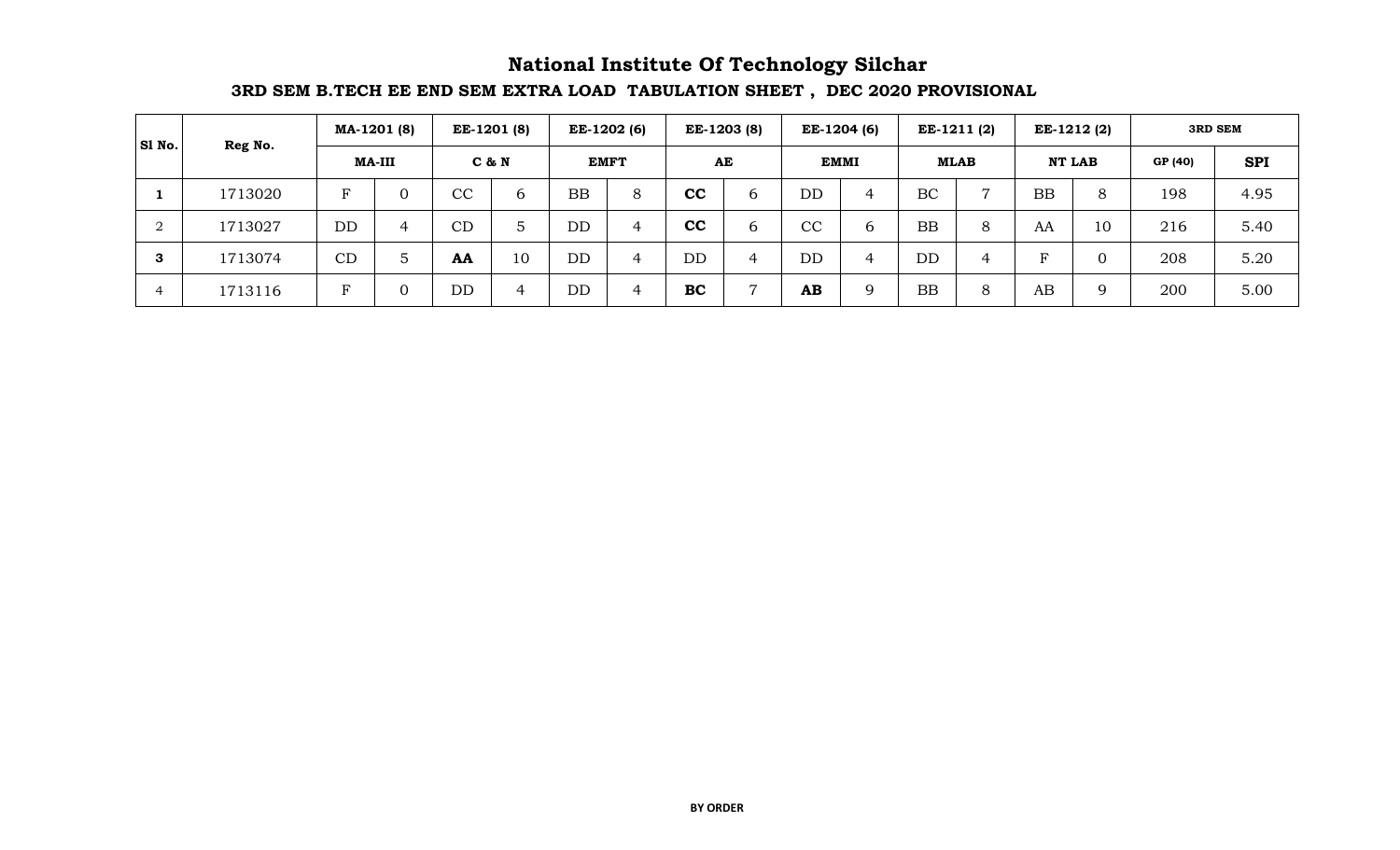## **3RD SEM B.TECH ECE END SEM EXTRA LOAD TABULATION SHEET , DEC 2020 PROVISIONAL National Institute Of Technology Silchar**

| S1 No.         |         |           | MA-1201 (8)    |           | $EC-1201(8)$   |           | $CS-1201(8)$   |           | $EC-1202(8)$   |           | $EC-1203(6)$   | $EC-1211(2)$    |   |         | <b>3RD SEM</b> |
|----------------|---------|-----------|----------------|-----------|----------------|-----------|----------------|-----------|----------------|-----------|----------------|-----------------|---|---------|----------------|
|                | Reg No. |           | <b>MA-III</b>  |           | <b>SSN</b>     |           | <b>DS</b>      |           | <b>AEC</b>     |           | <b>SCDC</b>    | <b>EC LAB-I</b> |   | GP (40) | <b>SPI</b>     |
|                | 1714037 | <b>BC</b> | $\overline{7}$ | <b>DD</b> | 4              | CD        | 5              | <b>BC</b> | $\overline{7}$ | CD        | 5              | CD              | 5 | 224     | 5.60           |
| $\overline{2}$ | 1714041 | cc        | 6              | CD        | 5              | CC        | 6              | <b>DD</b> | 4              | CC        | 6              | CC              | 6 | 216     | 5.40           |
|                | 1714079 | <b>BC</b> | $\Omega$       | <b>BC</b> | $\overline{7}$ | <b>DD</b> | 4              | <b>DD</b> | 4              | CD        | 5              | CC              | 6 | 106     | 2.65           |
| 3              | 1714085 | cc        | 6              | BC        | $\overline{7}$ | BC        | $\overline{ }$ | DD        | 4              | CD        | 5              | CD              | 5 | 232     | 5.80           |
| 5              | 1714090 | cc        | 6              | <b>DD</b> | 4              | <b>DD</b> | $\overline{4}$ | <b>DD</b> | 4              | <b>DD</b> | 4              | CC              | 6 | 180     | 4.50           |
| $\mathfrak b$  | 1714103 | CD        | 5              | cc        | 6              | CD        | 5              | <b>DD</b> | 4              | DD        | $\overline{4}$ | <b>DD</b>       | 4 | 192     | 4.80           |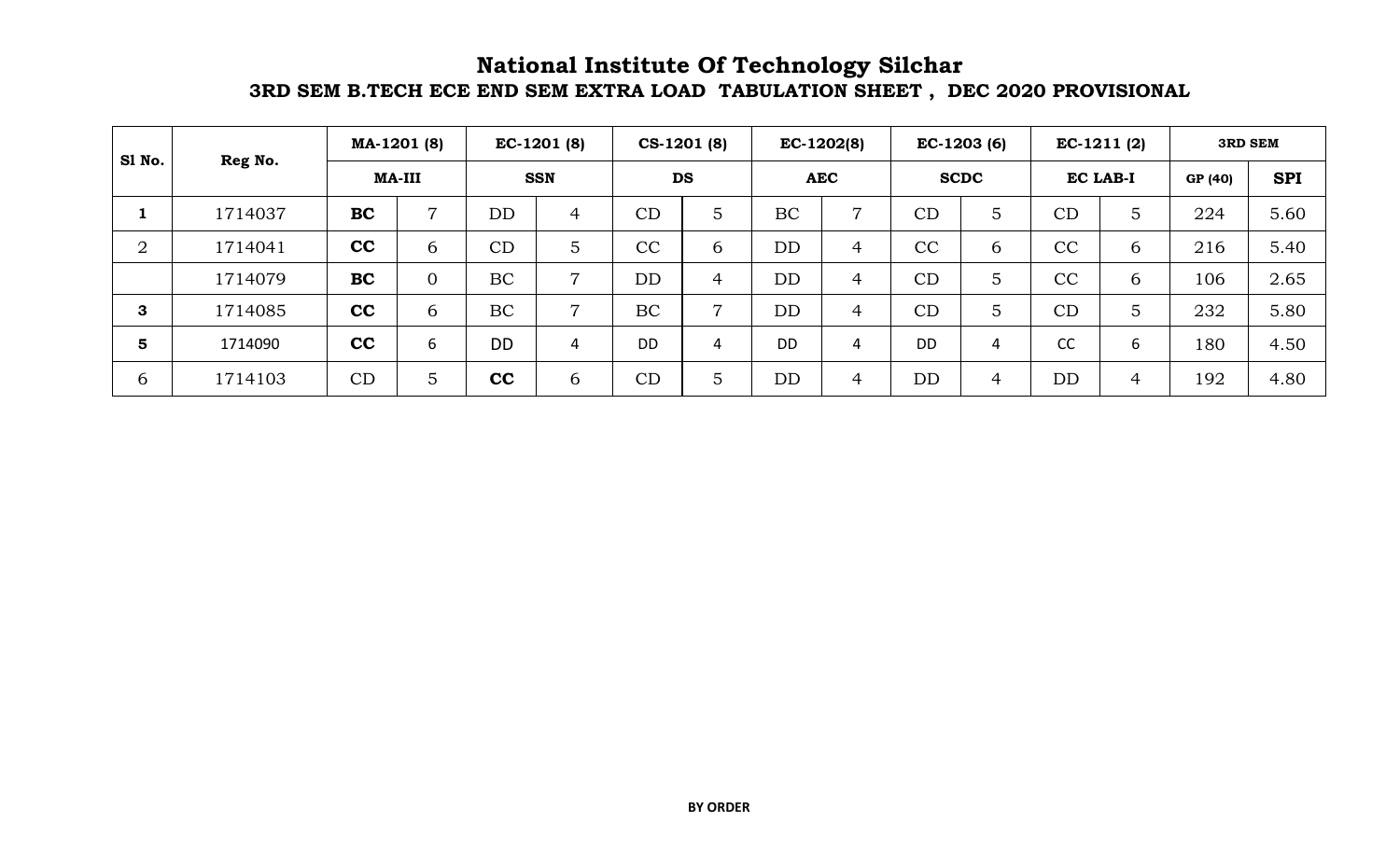## **National Institute Of Technology Silchar**

## **3RD SEM B.TECH EIE END SEM EXTRA LOAD TABULATION SHEET , DEC 2020 PROVISIONAL**

| Sl No. | Reg No. |           | MA-1201 (8) |           | $EI-1201(8)$ |          | $EI-1202(6)$     |    | EI-1203 (8) |    | EI-1204 (6) |              | $EI-1211(2)$ |           | $EI-1212(2)$   |         | <b>3RD SEM</b> |
|--------|---------|-----------|-------------|-----------|--------------|----------|------------------|----|-------------|----|-------------|--------------|--------------|-----------|----------------|---------|----------------|
|        |         |           | MA-III      |           | C & N        |          | <b>ANALOG EL</b> |    | EEM &I      |    | <b>EMFT</b> |              | C&N LAB      |           | <b>MES LAB</b> | GP (40) | <b>SPI</b>     |
|        | 1716015 | <b>DD</b> | 4           | <b>BB</b> | 8            | CD       |                  | CD |             | DD |             | $\cap$<br>UV | b            | BC        | $\overline{ }$ | 216     | 5.40           |
| ∠      | 1716041 | cc        | 6           | <b>DD</b> | 4            | $\Gamma$ |                  | ь  |             | AB |             |              |              | <b>CD</b> | $\circ$        | 144     | 3.60           |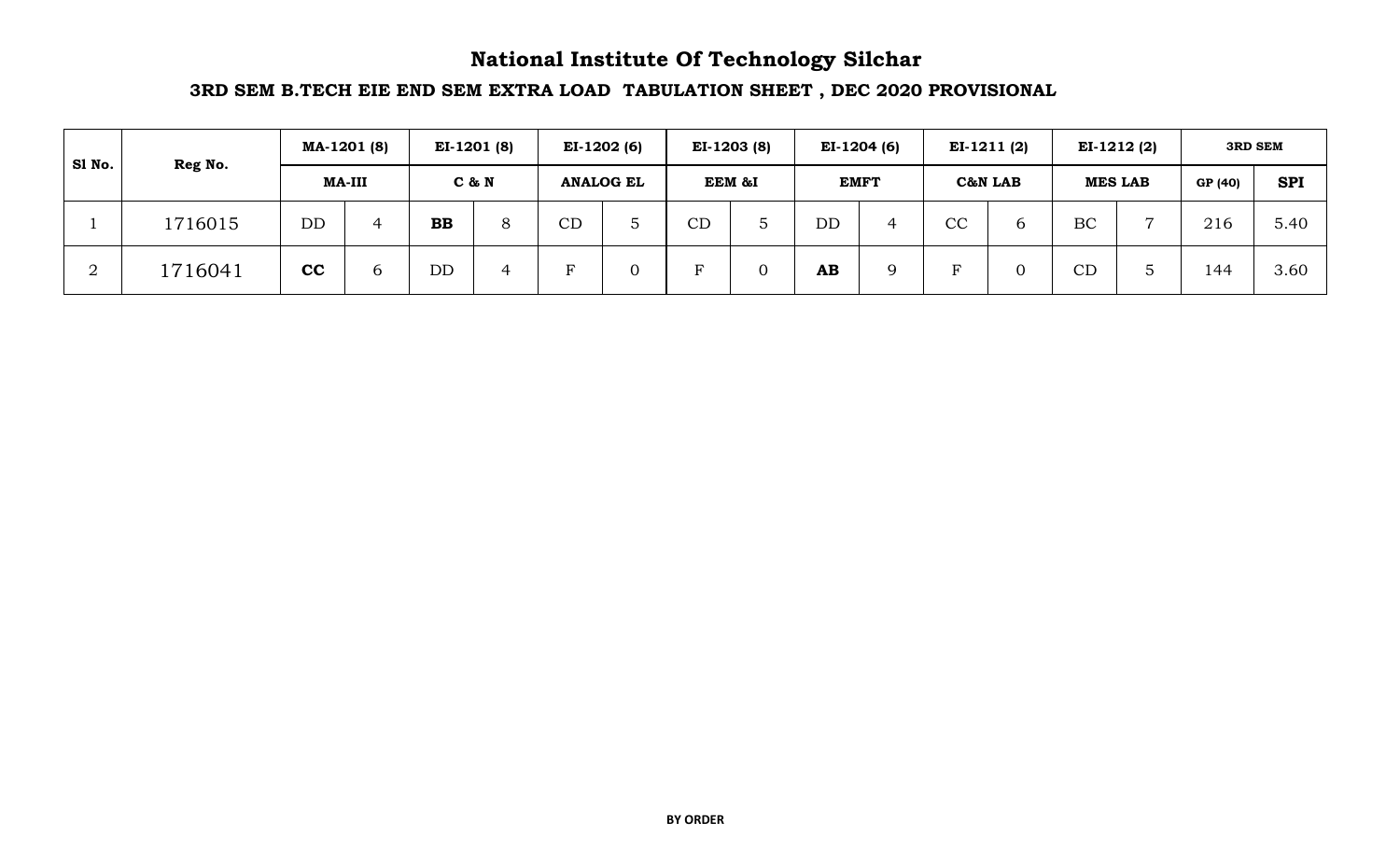#### **B.TECH. 5TH SEM CE EXTRA LOAD EXAM TABULATION DEC 2020 PROVISIONAL**

|        |         |           | CE-1301 (8)       |    | CE - 1302 (8)                    |    | CE - 1303 (6)             |    | CE - 1304 (6)                   |    | HS - 1301 (6)                        |    | $CE - 1311(2)$             |           | CE - 1312 (2)            | CE - 1313 (2) |         |         | 5TH SEM    |
|--------|---------|-----------|-------------------|----|----------------------------------|----|---------------------------|----|---------------------------------|----|--------------------------------------|----|----------------------------|-----------|--------------------------|---------------|---------|---------|------------|
| Sl No. | Reg No. |           | Geotecnical Engg. |    | <b>Structural Analysis-</b><br>п |    | Transportation<br>Engg.-I |    | <b>Environmental</b><br>Engg-II |    | <b>Business</b><br><b>Management</b> |    | Environmental<br>Engg. Lab |           | Geotecnical Engg.<br>Lab | TE Lab        |         | GP (40) | <b>SPI</b> |
|        | 1711018 | ь         | U                 | F  |                                  | 요  | $\overline{0}$            | F  |                                 |    |                                      | ъ  |                            | ъ         |                          |               |         |         |            |
| ∩<br>▵ | 1711021 | CC        | b                 | р  |                                  | cc | 6                         | F  |                                 | BC |                                      | BC | $\overline{ }$             | <b>BB</b> | 8                        | AB            |         | 174     | 4.35       |
| 3      | 1711059 | <b>BC</b> | $\overline{ }$    | CC | b                                | AB | $\mathbf Q$               | BC |                                 |    |                                      | BC | $\overline{a}$             | <b>BB</b> | 8                        | BB            | $\circ$ | 246     | 6.15       |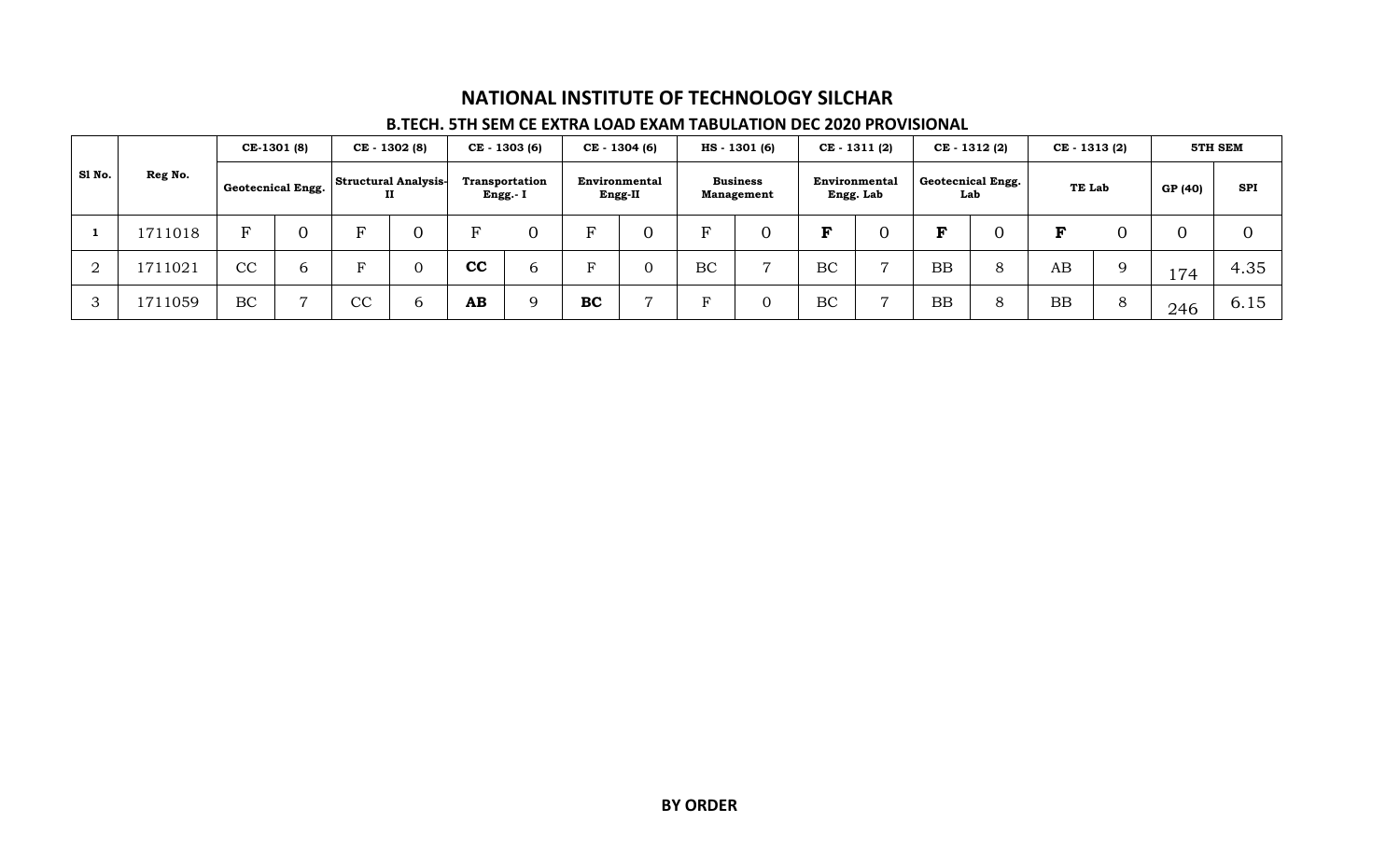## **B.TECH. 5TH SEM EE EXTRA LOAD TABULATION DEC 2020 PROVISIONAL**

|                |         | EE - 1301 (8)                        |                |                              |                | EE - 1302 (8) EE - 1303 (6) |   | EE - 1304 (6)                                        |   | HS - 1301 (6)                        |                | EE - 1311 (2) |   | EE - 1312 (2) |                | EE - 1316 (2) |                | 5TH SEM |            |
|----------------|---------|--------------------------------------|----------------|------------------------------|----------------|-----------------------------|---|------------------------------------------------------|---|--------------------------------------|----------------|---------------|---|---------------|----------------|---------------|----------------|---------|------------|
| Sl No.         | Reg No. | <b>Electrical</b><br><b>Machines</b> |                | <b>Control</b><br>Systems- I |                | Power<br>Systems-II         |   | Microprocesso<br>rs &<br><b>Microcontroll</b><br>ers |   | <b>Business</b><br><b>Management</b> |                | E M Lab-I     |   | C S Lab       |                | MP & MC Lab   |                | GP (40) | <b>SPI</b> |
|                | 1713020 | $\mathbf{F}$                         | $\overline{0}$ | <b>DD</b>                    | $\overline{4}$ | $\mathbf{A}\mathbf{B}$      | 9 | BB                                                   | 8 | <b>BB</b>                            | 8              | BC            | 7 | <b>BC</b>     | $\overline{7}$ | CD            | 5              | 220     | 5.50       |
| $\overline{2}$ | 1713025 | <b>DD</b>                            | $\overline{4}$ | <b>BB</b>                    | 8              | AB                          | 9 | <b>BC</b>                                            | 7 | AB                                   | 9              | <b>BB</b>     | 8 | <b>BC</b>     | 7              | <b>BB</b>     | 8              | 292     | 7.30       |
| 3              | 1713027 | <b>DD</b>                            | 4              | <b>DD</b>                    | $\overline{4}$ | <b>BB</b>                   | 8 | CC                                                   | 6 | <b>BC</b>                            | $\overline{ }$ | <b>BC</b>     | 7 | <b>BC</b>     | 7              | BC            | $\overline{ }$ | 232     | 5.80       |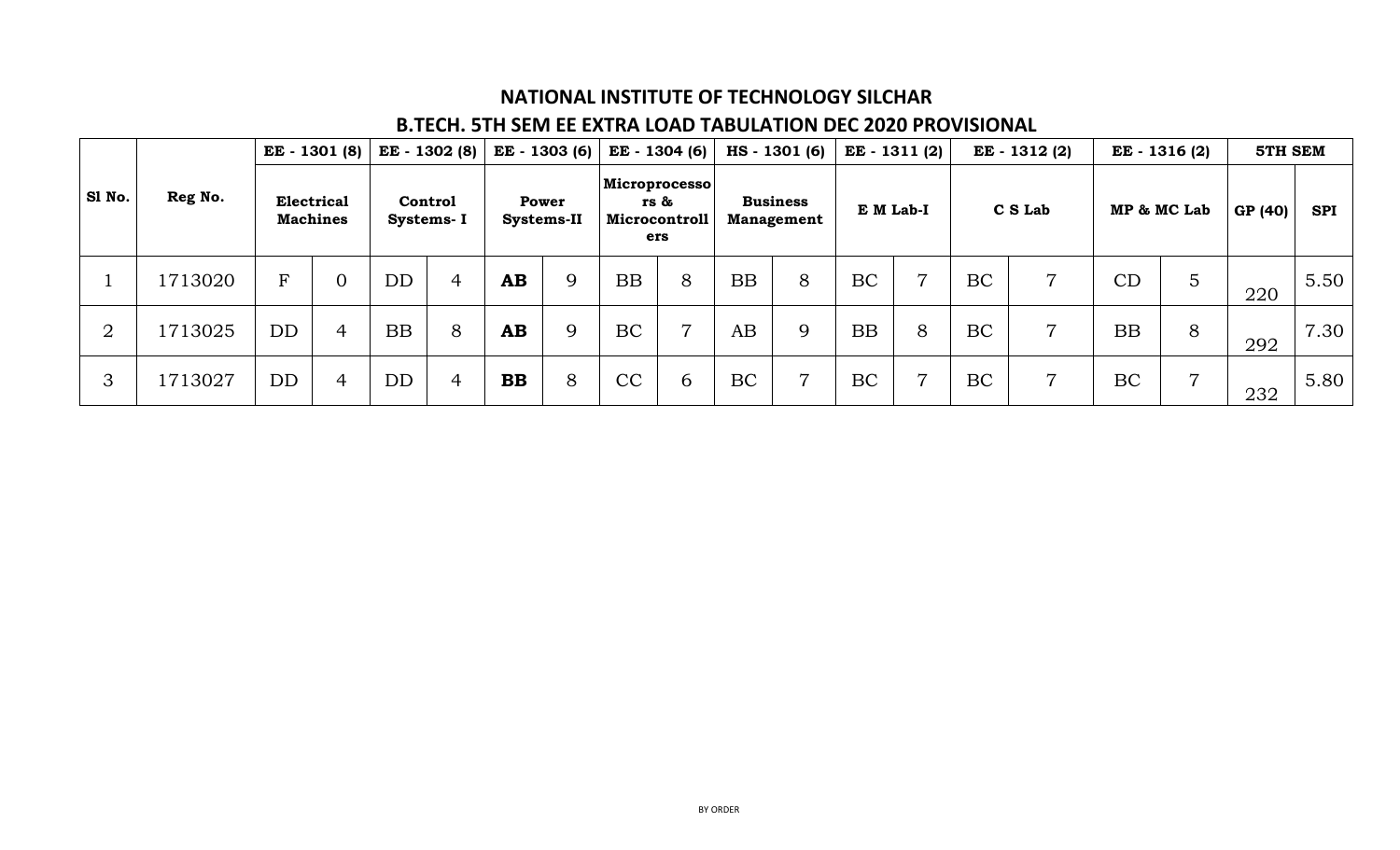#### **GP (40) SPI** 1 1714012 **CC** 6 **CC** 6 CD 5 DD 4 CC 6 BB 8 AB 9 BB 8 232 5.80 2 1714020 **CC** 6 **BB** 8 CD 5 DD 4 CC 6 CC 6 BB 8 CC 6 234 5.85 **B.TECH. 5TH SEM ECE EXTRA LOAD TABULATION DEC 2020 PROVISIONAL HS- 1301 (6) EC - 1311 (2) 5TH SEM Sl No. Reg No. EC - 1301 (8) EC - 1302 (6) EC - 1303 (6) Digital Communication Comp. organisation & Microprocessor Introduction to VLSI Design EMFT & Wave Propagation Business Management Electronics lab-III EC - 1304 (8) Electronics lab-IV Electronics lab-V EC - 1312 (2) EC - 1313 (2)**

# **NATIONAL INSTITUTE OF TECHNOLOGY SILCHAR**